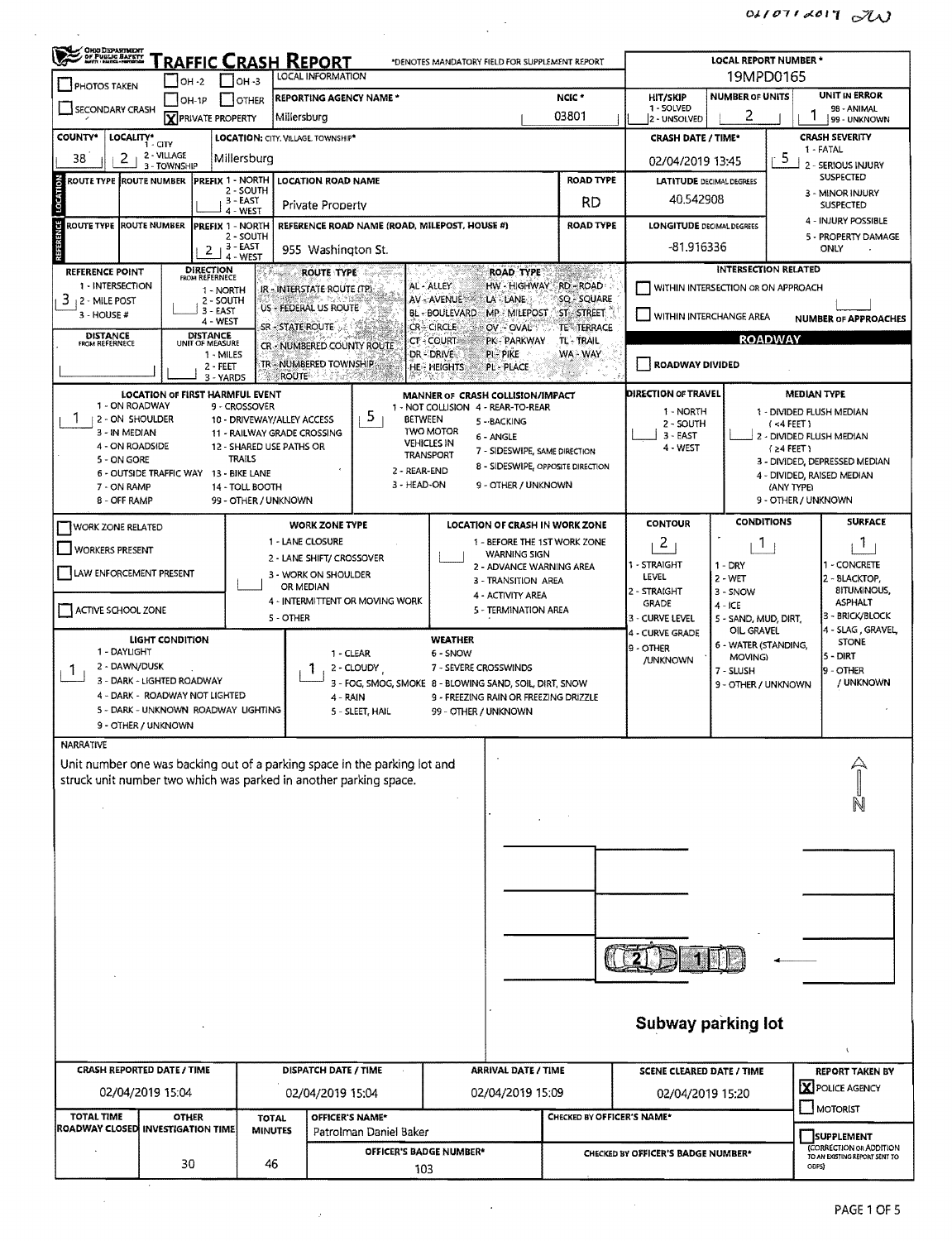|                                   |                                                                               |                                                                                 |                                                                         |                                                                               |                                                   |                                                       |                                       | <b>LOCAL REPORT NUMBER</b>                                    |  |  |  |  |
|-----------------------------------|-------------------------------------------------------------------------------|---------------------------------------------------------------------------------|-------------------------------------------------------------------------|-------------------------------------------------------------------------------|---------------------------------------------------|-------------------------------------------------------|---------------------------------------|---------------------------------------------------------------|--|--|--|--|
|                                   | <b>CHO DEPARTMENT</b><br><i><b>OF PUBLIC BARETT</b></i>                       |                                                                                 |                                                                         |                                                                               |                                                   |                                                       |                                       | 19MPD0165                                                     |  |  |  |  |
| UNIT#                             | OWNER NAME: LAST, FIRST, MIDDLE (C) SAME AS DRIVER)                           |                                                                                 |                                                                         |                                                                               |                                                   | OWNER PHONE:INCLUDE AREA CODE (C) SAME AS DRIVER)     |                                       | DAMAGE                                                        |  |  |  |  |
|                                   | CHEW, HOWARD, W                                                               |                                                                                 |                                                                         | <b>DAMAGE SCALE</b>                                                           |                                                   |                                                       |                                       |                                                               |  |  |  |  |
|                                   | OWNER ADDRESS: STREET, CITY, STATE, ZIP ( C SAME AS DRIVER)                   |                                                                                 |                                                                         | 1 - NONE<br>3 - FUNCTIONAL DAMAGE<br>2 - MINOR DAMAGE<br>4 - DISABLING DAMAGE |                                                   |                                                       |                                       |                                                               |  |  |  |  |
|                                   | 9722 COUNTY ROAD 35, KILLBUCK, OH, 44637                                      |                                                                                 | COMMERCIAL CARRIER PHONE: INCLUDE AREA CODE                             |                                                                               | 9 - UNKNOWN                                       |                                                       |                                       |                                                               |  |  |  |  |
|                                   | COMMERCIAL CARRIER: NAME, ADDRESS, CITY, STATE, ZIP                           |                                                                                 |                                                                         | <b>DAMAGED AREA(S)</b>                                                        |                                                   |                                                       |                                       |                                                               |  |  |  |  |
|                                   | LP STATE   LICENSE PLATE #                                                    |                                                                                 | <b>VEHICLE IDENTIFICATION #</b>                                         |                                                                               | 330-600-4982<br><b>VEHICLE YEAR</b>               | <b>VEHICLE MAKE</b>                                   |                                       | <b>INDICATE ALL THAT APPLY</b>                                |  |  |  |  |
| OН                                | <b>HBL9706</b>                                                                |                                                                                 | JT3HN86R4T0025887                                                       |                                                                               | 1996                                              | TOYOTA                                                |                                       |                                                               |  |  |  |  |
|                                   | <b>INSURANCE COMPANY</b>                                                      |                                                                                 | <b>INSURANCE POLICY #</b>                                               |                                                                               | COLOR                                             | <b>VEHICLE MODEL</b>                                  |                                       |                                                               |  |  |  |  |
| <b>X</b> INSURANCE                | <b>GEICO</b>                                                                  |                                                                                 | 4406090409                                                              |                                                                               | RED                                               | PICK-UP                                               |                                       |                                                               |  |  |  |  |
|                                   | <b>TYPE OF USE</b>                                                            | IN EMERGENCY                                                                    | US DOT #                                                                |                                                                               | TOWED BY: COMPANY NAME                            |                                                       |                                       |                                                               |  |  |  |  |
| COMMERCIAL                        | <b>GOVERNMENT</b>                                                             | RESPONSE                                                                        | VEHICLE WEIGHT GVWR/GCWR                                                |                                                                               | <b>HAZARDOUS MATERIAL</b>                         |                                                       |                                       |                                                               |  |  |  |  |
| <b>INTERLOCK</b><br><b>DEVICE</b> | <b>HIT/SKIP UNIT</b>                                                          | # OCCUPANTS                                                                     | $1 - 510K$ LBS.<br>2 - 10.001 - 26K LBS.                                |                                                                               | MATERIAL<br>CLASS <sup>#</sup><br><b>RELEASED</b> | PLACARD ID#                                           |                                       |                                                               |  |  |  |  |
| <b>EQUIPPED</b>                   |                                                                               |                                                                                 | $3 - 26K$ LBS.                                                          |                                                                               | PLACARD                                           |                                                       |                                       |                                                               |  |  |  |  |
|                                   | 1 - PASSENGER CAR<br>2 - PASSENGER VAN                                        | 6 - VAN (9-15 SEATS)<br>7 - MOTORCYCLE 2-WHEELED                                | 12 - GOLF CART<br>13 - SNOWMOBILE                                       |                                                                               | 18 - LIMO (LIVERY VEHICLE)                        | 23 - PEDESTRIAN/SKATER                                |                                       |                                                               |  |  |  |  |
|                                   | (MINIVAN)                                                                     | 8 - MOTORCYCLE 3-WHEELED                                                        | 14 - SINGLE UNIT<br>20 - OTHER VEHICLE                                  |                                                                               | 19 - BUS (16+ PASSENGERS)                         | 24 - WHEELCHAIR (ANY TYPE)<br>25 - OTHER NON-MOTORIST |                                       |                                                               |  |  |  |  |
|                                   | UNIT TYPE 3 - SPORT UTILITY<br>VEHICLE                                        | 9 - AUTOCYCLE<br>10 - MOPED OR MOTORIZED                                        | <b>TRUCK</b><br>21 - HEAVY EQUIPMENT<br>15 - SEMI-TRACTOR               |                                                                               |                                                   | 26 - BICYCLE                                          |                                       |                                                               |  |  |  |  |
|                                   | 4 - PICK UP                                                                   | <b>BICYCLE</b>                                                                  | 16 - FARM EQUIPMENT                                                     |                                                                               | 22 - ANIMAL WITH RIDER OR<br>ANIMAL-DRAWN VEHICLE | 27 - TRAIN<br>99 - UNKNOWN OR HIT/SKIP                |                                       |                                                               |  |  |  |  |
|                                   | 5 - CARGO VAN<br>(ATV/UTV)                                                    | 11 - ALL TERRAIN VEHCILE                                                        | 17 - MOTORHOME                                                          |                                                                               |                                                   |                                                       |                                       |                                                               |  |  |  |  |
|                                   | # OF TRAILING UNITS                                                           |                                                                                 |                                                                         |                                                                               |                                                   |                                                       |                                       | 12<br>Б                                                       |  |  |  |  |
| VEHICLE                           | WAS VEHICLE OPERATING IN AUTONOMOUS<br>MODE WHEN CRASH OCCURRED?              |                                                                                 | 0 - NO AUTOMATION                                                       |                                                                               | 3 - CONDITIONAL AUTOMATION 9 - UNKNOWN            |                                                       |                                       | 12                                                            |  |  |  |  |
|                                   |                                                                               | 0                                                                               | 1 - DRIVER ASSISTANCE                                                   |                                                                               | 4 - HIGH AUTOMATION                               |                                                       |                                       |                                                               |  |  |  |  |
|                                   | 1 - YES 2 - NO 9 - OTHER / UNKNOWN                                            | MODE LEVEL                                                                      | AUTONOMOUS 2 - PARTIAL AUTOMATION 5 - FULL AUTOMATION-                  |                                                                               |                                                   |                                                       |                                       |                                                               |  |  |  |  |
|                                   | 1 - NONE                                                                      | 6 - BUS - CHARTER/TOUR                                                          | 11 - FIRE                                                               | 16 - FARM                                                                     |                                                   | 21 - MAIL CARRIER                                     |                                       |                                                               |  |  |  |  |
|                                   | $2 - TAXI$<br>3 - ELECTRONIC RIDE                                             | 7 - BUS - INTERCITY<br>8 - BUS - SHUTTLE                                        | 12 - MILITARY<br>13 - POLICE                                            |                                                                               | 17 - MOWING<br>18 - SNOW REMOVAL                  | 99 - OTHER / UNKNOWN                                  |                                       |                                                               |  |  |  |  |
| <b>SPECIAL</b>                    | <b>SHARING</b>                                                                | 9 - BUS - OTHER                                                                 | 14 - PUBLIC UTILITY                                                     |                                                                               | 19 - TOWING                                       |                                                       |                                       | 6                                                             |  |  |  |  |
|                                   | <b>FUNCTION 4 - SCHOOL TRANSPORT</b><br>S - BUS - TRANSIT/COMMUTER            | 10 - AMBULANCE                                                                  | 15 - CONSTRUCTION EQUIP. 20 - SAFETY SERVICE                            |                                                                               | PATROL                                            |                                                       |                                       | 12                                                            |  |  |  |  |
|                                   | 1 - NO CARGO BODY TYPE                                                        | 4 - LOGGING                                                                     | 7 - GRAIN/CHIPS/GRAVEL                                                  | <b>11 - DUMP</b>                                                              |                                                   | 99 - OTHER / UNKNOWN                                  |                                       |                                                               |  |  |  |  |
|                                   | / NOT APPLICABLE                                                              | 5 - INTERMODAL                                                                  | 8 - POLE                                                                |                                                                               | 12 - CONCRETE MIXER                               |                                                       |                                       |                                                               |  |  |  |  |
| CARGO<br><b>BODY</b>              | $2 - BUS$<br>3 - VEHICLE TOWING                                               | <b>CONTAINER CHASSIS</b><br>6 CARGOVAN                                          | 9 - CARGO TANK                                                          |                                                                               | 13 - AUTO TRANSPORTER<br>14 GARBAGE/REFUSE        |                                                       |                                       | τ<br>9 H<br>9                                                 |  |  |  |  |
| <b>TYPE</b>                       | ANOTHER MOTOR VEHICLE                                                         | /ENCLOSED BOX                                                                   | 10 - FLAT BED                                                           |                                                                               |                                                   |                                                       |                                       | $\odot$                                                       |  |  |  |  |
|                                   | 1 - TURN SIGNALS                                                              | 4 - BRAKES                                                                      | 7 - WORN OR SLICK TIRES                                                 |                                                                               | 9 - MOTOR TROUBLE                                 | 99 - OTHER / UNKNOWN                                  |                                       |                                                               |  |  |  |  |
| <b>VEHICLE</b>                    | 2 - HEAD LAMPS<br>3 - TAIL LAMPS                                              | 5 - STEERING<br>6 - TIRE BLOWOUT                                                | 8 - TRAILER EQUIPMENT<br><b>DEFECTIVE</b>                               |                                                                               | 10 - DISABLED FROM PRIOR<br><b>ACCIDENT</b>       |                                                       |                                       |                                                               |  |  |  |  |
| <b>DEFECTS</b>                    |                                                                               |                                                                                 |                                                                         |                                                                               |                                                   |                                                       | X. NO DAMAGE [0]                      | - UNDERCARRIAGE [14]                                          |  |  |  |  |
|                                   | 1 - INTERSECTION -<br>MARKED CROSSWALK                                        | 4 - MIDBLOCK -<br>MARKED CROSSWALK                                              | 7 - SHOULDER/ROADSIDE                                                   |                                                                               | 10 - DRIVEWAY ACCESS<br>11 - SHARED USE PATHS     | 99 - OTHER / UNKNOWN                                  | $\Box$ -TOP [13]                      | $\Box$ - ALL AREAS [ 15 ]                                     |  |  |  |  |
| NON-<br><b>MOTORIST</b>           | 2 - INTERSECTION -                                                            | 5 - TRAVEL LANE -                                                               | 8 - SIDEWALK<br>9 - MEDIAN/CROSSING                                     |                                                                               | OR TRAILS                                         |                                                       | $\Box$ - UNIT NOT AT SCENE [16]       |                                                               |  |  |  |  |
| LOCATION                          | UNMARKED CROSSWALK<br>3 - INTERSECTION - OTHER                                | OTHER LOCATION<br><b>6 - BICYCLE LANE</b>                                       | ISI AND                                                                 |                                                                               | 12 - FIRST RESPONDER<br>AT INCIDENT SCENE         |                                                       |                                       |                                                               |  |  |  |  |
|                                   | 1 - NON-CONTACT                                                               | 1 - STRAIGHT AHEAD                                                              | 9 - LEAVING TRAFFIC<br>LANE                                             |                                                                               | 15 - WALKING, RUNNING,<br>JOGGING, PLAYING        | 21 - STANDING OUTSIDE<br>DISABLED VEHICLE             |                                       | <b>INITIAL POINT OF CONTACT</b>                               |  |  |  |  |
|                                   | 2 - NON-COLLISION<br>2                                                        | 2 - BACKING<br>3 - CHANGING LANES                                               | 10 - PARKED                                                             |                                                                               | 16 - WORKING                                      | 99 - OTHER / UNKNOWN                                  | 0 - NO DAMAGE                         | 14 - UNDERCARRIAGE                                            |  |  |  |  |
| 3                                 | 3 - STRIKING                                                                  | 4 - OVERTAKING/PASSING<br>PRE-CRASH 5 - MAKING RIGHT TURN                       | 11 - SLOWING OR STOPPED<br>IN TRAFFIC                                   |                                                                               | 17 - PUSHING VEHICLE<br>18 - APPROACHING OR       |                                                       | 12<br><b>DIAGRAM</b>                  | 1-12 - REFER TO UNIT 15 - VEHICLE NOT AT SCENE                |  |  |  |  |
| <b>ACTION</b>                     | 4 - STRUCK<br>5 - BOTH STRIKING                                               | <b>ACTIONS 6 - MAKING LEFT TURN</b>                                             | 12 - DRIVERLESS                                                         |                                                                               | <b>LEAVING VEHICLE</b>                            |                                                       | 13 - TOP                              | 99 - UNKNOWN                                                  |  |  |  |  |
|                                   | & STRUCK                                                                      | 7 - MAKING U-TURN<br><b>B - ENTERING TRAFFIC</b>                                | 13 - NEGOTIATING A CURVE<br>14 - ENTERING OR CROSSING                   |                                                                               | 19 - STANDING<br>20 - OTHER NON-MOTORIST          |                                                       |                                       |                                                               |  |  |  |  |
|                                   | 9 - OTHER / UNKNOWN                                                           | LANE                                                                            | SPECIFIED LOCATION                                                      |                                                                               |                                                   |                                                       |                                       | TRAFFIC                                                       |  |  |  |  |
|                                   | 1 - NONE<br>2 - FAILURE TO YIELD                                              | /ACDA                                                                           | 8 - FOLLOWING TOO CLOSE 13 - IMPROPER START FROM<br>A PARKED POSITION   |                                                                               | 18 - OPERATING DEFECTIVE<br>EQUIPMENT.            | 23 - OPENING DOOR INTO<br>ROADWAY                     | <b>TRAFFICWAY FLOW</b><br>1 - ONE-WAY | <b>TRAFFIC CONTROL</b>                                        |  |  |  |  |
|                                   | 3 - RAN RED LIGHT<br>4 - RAN STOP SIGN                                        | 9 - IMPROPER LANE<br>CHANGE                                                     | 14 - STOPPED OR PARKED<br>ILLEGALLY                                     |                                                                               | 19 - LOAD SHIFTING<br>/FALLING/SPILLING           | 99 - OTHER IMPROPER<br><b>ACTION</b>                  | 2 - TWO-WAY                           | 1 - ROUNDABOUT 4 - STOP SIGN<br>2 - SIGNAL<br>5 - YIELD SIGN  |  |  |  |  |
| 12                                | 5 - UNSAFE SPEED                                                              | 10 - IMPROPER PASSING                                                           | 15 - SWERVING TO AVOID                                                  |                                                                               | 20 - IMPROPER CROSSING                            |                                                       | 2                                     | 6<br>3 - FLASHER<br>6 - NO CONTROL                            |  |  |  |  |
|                                   | CONTRIBUTING 6 - IMPROPER TURN<br>CIRCUMSTANCES <sub>7</sub> - LEFT OF CENTER | 11 - DROVE OFF ROAD<br>12 - IMPROPER BACKING                                    | 16 - WRONG WAY<br>17 - VISION OBSTRUCTION                               |                                                                               | 21 - LYING IN ROADWAY<br>22 - NOT DISCERNIBLE     |                                                       | # OF THROUGH LANES                    | <b>RAIL GRADE CROSSING</b>                                    |  |  |  |  |
|                                   |                                                                               |                                                                                 |                                                                         |                                                                               |                                                   |                                                       | ON ROAD                               | 1 - NOT INVLOVED                                              |  |  |  |  |
| EVENTS <sub>(S)</sub>             | SEOUENCE OF EVENTS<br>कुतार की<br><b>SENTRECES</b>                            | ELAMBI                                                                          | <b>NON-COLLISION</b>                                                    |                                                                               | $1.223488533338772$                               | <b>K.C.SEEKKRYK</b>                                   | 2                                     | 2 - INVOLVED-ACTIVE CROSSING<br>3 - INVOLVED-PASSIVE CROSSING |  |  |  |  |
| 21                                | 1 OVERTURN/ROLLOVER<br>2 - FIRE/EXPLOSION                                     | 7 - SEPARATION OF UNITS<br>8 - RAN OFF ROAD RIGHT                               | 12 - DOWNHILL RUNAWAY<br>13 - OTHER NON-COLLISION 20 - MOTOR VEHICLE IN |                                                                               | 19 - ANIMAL -OTHER                                | 23 - STRUCK BY FALLING,<br>SHIFTING CARGO OR          |                                       |                                                               |  |  |  |  |
|                                   | 3 - IMMERSION                                                                 | 9 - RAN OFF ROAD LEFT                                                           | 14 - PEDESTRIAN                                                         |                                                                               | TRANSPORT                                         | ANYTHING SET IN                                       |                                       | UNIT / NON-MOTORIST DIRECTION                                 |  |  |  |  |
| 2                                 | 4 - JACKKNIFE<br>5 - CARGO / EQUIPMENT                                        | 10 - CROSS MEDIAN<br>11 - CROSS CENTERLINE -                                    | 15 - PEDALCYCLE<br>16 - RAILWAY VEHICLE                                 |                                                                               | 21 - PARKED MOTOR<br><b>VEHICLE</b>               | <b>MOTION BY A MOTOR</b><br>VEHICLE                   |                                       | 1 - NORTH<br>5 - NORTHEAST<br>2 - SOUTH                       |  |  |  |  |
|                                   | LOSS OR SHIFT                                                                 | OPPOSITE DIRECTION<br>OF TRAVEL                                                 | 17 - ANIMAL - FARM                                                      |                                                                               | 22 - WORK ZONE<br>MAINTENANCE                     | 24 - OTHER MOVABLE<br>OBJECT                          |                                       | 6 - NORTHWEST<br>3 - EAST<br>7 - SOUTHEAST                    |  |  |  |  |
| з                                 | 6 - EQUIPMENT FAILURE                                                         |                                                                                 | 18 - ANIMAL - DEER                                                      |                                                                               | EQUIPMENT                                         |                                                       | $F_{\text{ROM}}$ 3<br>TO              | 4<br>4 - WEST<br><b>8 - SOUTHWEST</b>                         |  |  |  |  |
|                                   | 25 - IMPACT ATTENUATOR                                                        | A LEGACIAL ALEXANDRE COLLISION WITH FIXED OBJECT - STRUCK<br>31 - GUARDRAIL END | 38 - OVERHEAD SIGN POST                                                 |                                                                               | Albert A<br>45 - EMBANKMENT                       | ent formerne<br>52 - BUILDING                         |                                       | 9 - OTHER / UNKNOWN                                           |  |  |  |  |
|                                   | / CRASH CUSHION<br>26 - BRIDGE OVERHEAD                                       | 32 - PORTABLE BARRIER<br>33 - MEDIAN CABLE BARRIER                              | 39 - LIGHT / LUMINARIES<br><b>SUPPORT</b>                               | 46 - FENCE                                                                    | 47 - MAILBOX                                      | 53 - TUNNEL<br>54 OTHER FIXED                         | UNIT SPEED                            | <b>DETECTED SPEED</b>                                         |  |  |  |  |
| 5.                                | <b>STRUCTURE</b>                                                              | 34 - MEDIAN GUARDRAIL<br><b>BARRIER</b>                                         | 40 - UTILITY POLE                                                       | 48 - TREE                                                                     | 49 - FIRE HYDRANT                                 | OBJECT<br>99 - OTHER / UNKNOWN                        |                                       |                                                               |  |  |  |  |
|                                   | 27 - BRIDGE PIER OR<br>ABUTMENT                                               | 35 - MEDIAN CONCRETE                                                            | 41 - OTHER POST, POLE<br>OR SUPPORT                                     |                                                                               | 50 - WORK ZONE                                    |                                                       | 2                                     | 1 - STATED / ESTIMATED SPEED                                  |  |  |  |  |
|                                   | 28 - BRIDGE PARAPET<br>29 - BRIDGE RAIL                                       | <b>BARRIER</b><br>36 - MEDIAN OTHER BARRIER                                     | 42 - CULVERT<br>43 - CURB                                               |                                                                               | MAINTENANCE<br>EQUIPMENT                          |                                                       | <b>POSTED SPEED</b>                   | 2 - CALCULATED / EDR                                          |  |  |  |  |
|                                   | 30 - GUARDRAIL FACE                                                           | 37 - TRAFFIC SIGN POST                                                          | 44 - DITCH                                                              | 51 - WALL                                                                     |                                                   |                                                       |                                       | 3 - UNDETERMINED                                              |  |  |  |  |
|                                   | FIRST HARMFUL EVENT                                                           |                                                                                 | <b>MOST HARMFUL EVENT</b>                                               |                                                                               |                                                   |                                                       |                                       |                                                               |  |  |  |  |

 $\hat{\mathcal{A}}$ 

 $\hat{\mathcal{A}}$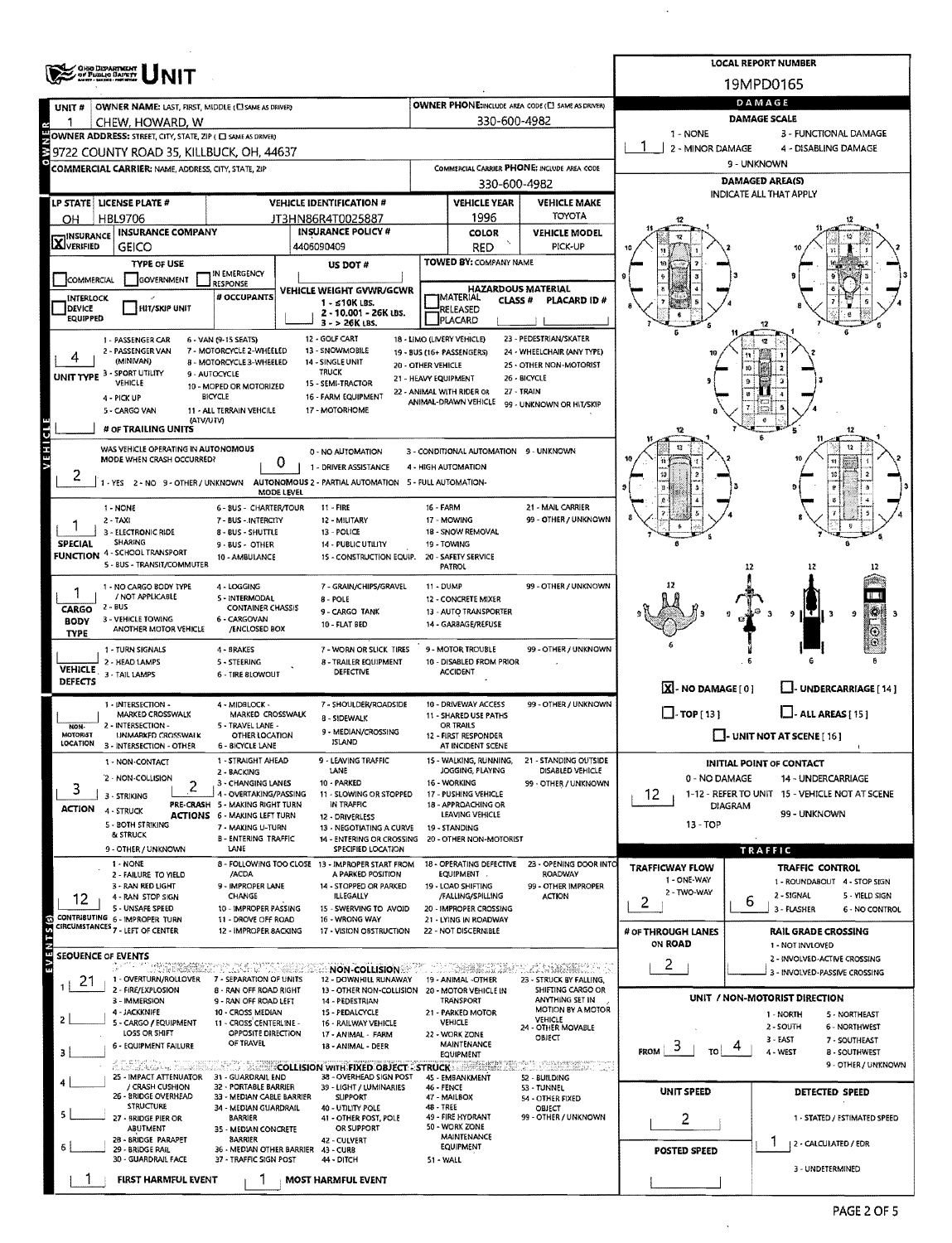|                                   | <b>OHIO DEPARTMENT</b><br>OF PUBLIC BAPETY                                         |                                                    |                                                                         |                                                        |                                                 |                                                    |                                   | <b>LOCAL REPORT NUMBER</b>                                           |  |  |  |  |  |
|-----------------------------------|------------------------------------------------------------------------------------|----------------------------------------------------|-------------------------------------------------------------------------|--------------------------------------------------------|-------------------------------------------------|----------------------------------------------------|-----------------------------------|----------------------------------------------------------------------|--|--|--|--|--|
|                                   |                                                                                    |                                                    |                                                                         |                                                        |                                                 |                                                    | 19MPD0165                         |                                                                      |  |  |  |  |  |
| UNIT #                            | OWNER NAME: LAST, FIRST, MIDDLE (C) SAME AS DRIVER)                                |                                                    |                                                                         |                                                        |                                                 | OWNER PHONE: INCLUDE AREA CODE (E) SAME AS DRIVERY | DAMAGE<br>DAMAGE SCALE            |                                                                      |  |  |  |  |  |
| 2                                 | SPEEGLE, TIMOTHY, W<br>OWNER ADDRESS: STREET, CITY, STATE, ZIP ( C SAME AS DRIVER) |                                                    |                                                                         |                                                        | 330-473-0053                                    |                                                    | 1 - NONE<br>3 - FUNCTIONAL DAMAGE |                                                                      |  |  |  |  |  |
|                                   | 426 E ADAMS ST, MILLERSBURG, OH, 44654                                             |                                                    |                                                                         | 2<br>2 - MINOR DAMAGE<br>4 - DISABLING DAMAGE          |                                                 |                                                    |                                   |                                                                      |  |  |  |  |  |
|                                   | <b>COMMERCIAL CARRIER: NAME, ADDRESS, CITY, STATE, ZIP</b>                         |                                                    |                                                                         |                                                        |                                                 | COMMERCIAL CARRIER PHONE: INCLUDE AREA CODE        | 9 - UNKNOWN                       |                                                                      |  |  |  |  |  |
|                                   |                                                                                    |                                                    |                                                                         |                                                        | 330-473-0053                                    |                                                    |                                   | <b>DAMAGED AREA(S)</b>                                               |  |  |  |  |  |
|                                   | LP STATE   LICENSE PLATE #                                                         |                                                    | <b>VEHICLE IDENTIFICATION #</b>                                         |                                                        | <b>VEHICLE YEAR</b>                             | <b>VEHICLE MAKE</b>                                |                                   | <b>INDICATE ALL THAT APPLY</b>                                       |  |  |  |  |  |
| OН                                | <b>HKK8196</b>                                                                     |                                                    | JH4DC54864S004262                                                       |                                                        | 2004                                            | <b>ACURA</b>                                       |                                   |                                                                      |  |  |  |  |  |
| <b>X</b> INSURANCE                | <b>INSURANCE COMPANY</b><br><b>GEICO</b>                                           |                                                    | <b>INSURANCE POLICY #</b><br>4385264025                                 |                                                        | <b>COLOR</b><br>BLK                             | <b>VEHICLE MODEL</b><br>RSX                        |                                   |                                                                      |  |  |  |  |  |
|                                   | <b>TYPE OF USE</b>                                                                 |                                                    | US DOT #                                                                |                                                        | TOWED BY: COMPANY NAME                          |                                                    |                                   |                                                                      |  |  |  |  |  |
| COMMERCIAL                        | GOVERNMENT                                                                         | IN EMERGENCY<br><b>RESPONSE</b>                    |                                                                         |                                                        |                                                 |                                                    |                                   |                                                                      |  |  |  |  |  |
| <b>INTERLOCK</b>                  |                                                                                    | VEHICLE WEIGHT GVWR/GCWR<br>$1 - 510K$ LBS.        |                                                                         | <b>HAZARDOUS MATERIAL</b><br>MATERIAL<br><b>CLASS#</b> | PLACARD ID#                                     |                                                    |                                   |                                                                      |  |  |  |  |  |
| DEVICE<br><b>EQUIPPED</b>         | <b>HIT/SKIP UNIT</b>                                                               |                                                    | 2 - 10.001 - 26K LBS.<br>3 - > 26K LBS.                                 | RELEASED<br>PLACARD                                    |                                                 |                                                    |                                   |                                                                      |  |  |  |  |  |
|                                   | 1 - PASSENGER CAR                                                                  | 6 - VAN (9-15 SEATS)                               | 12 - GOLF CART                                                          |                                                        | 18 - LIMO (LIVERY VEHICLE)                      | 23 - PEDESTRIAN/SKATER                             |                                   |                                                                      |  |  |  |  |  |
|                                   | 2 - PASSENGER VAN                                                                  | 7 - MOTORCYCLE 2-WHEELED                           | 13 - SNOWMOBILE                                                         |                                                        | 19 - BUS (16+ PASSENGERS)                       | 24 - WHEELCHAIR (ANY TYPE)                         |                                   | 12                                                                   |  |  |  |  |  |
|                                   | (MINIVAN)<br><b>UNIT TYPE 3 - SPORT UTILITY</b>                                    | 8 - MOTORCYCLE 3-WHEELED<br>9 - AUTOCYCLE          | 14 - SINGLE UNIT<br><b>TRUCK</b>                                        | 20 - OTHER VEHICLE<br>21 - HEAVY EQUIPMENT             |                                                 | 25 - OTHER NON-MOTORIST<br>26 - BICYCLE            |                                   | 10                                                                   |  |  |  |  |  |
|                                   | <b>VEHICLE</b>                                                                     | 10 - MOPED OR MOTORIZED                            | 15 - SEMI-TRACTOR                                                       |                                                        | 22 - ANIMAL WITH RIDER OR                       | 27 - TRAIN                                         |                                   | 台                                                                    |  |  |  |  |  |
|                                   | 4 - PICK UP<br>5 - CARGO VAN                                                       | <b>BICYCLE</b><br>11 - ALL TERRAIN VEHCILE         | 16 - FARM EQUIPMENT<br>17 - MOTORHOME                                   |                                                        | ANIMAL-DRAWN VEHICLE                            | 99 - UNKNOWN OR HIT/SKIP                           |                                   |                                                                      |  |  |  |  |  |
|                                   | (ATV/UTV)<br># OF TRAILING UNITS                                                   |                                                    |                                                                         |                                                        |                                                 |                                                    | 12                                | ø<br>12                                                              |  |  |  |  |  |
|                                   | WAS VEHICLE OPERATING IN AUTONOMOUS                                                |                                                    | 0 - NO AUTOMATION                                                       |                                                        | 3 - CONDITIONAL AUTOMATION 9 - UNKNOWN          |                                                    |                                   |                                                                      |  |  |  |  |  |
|                                   | MODE WHEN CRASH OCCURRED?                                                          |                                                    | 0<br>1 - DRIVER ASSISTANCE                                              |                                                        | 4 - HIGH AUTOMATION                             |                                                    |                                   |                                                                      |  |  |  |  |  |
| 2                                 | 1 - YES 2 - NO 9 - OTHER / UNKNOWN                                                 |                                                    | AUTONOMOUS 2 - PARTIAL AUTOMATION 5 - FULL AUTOMATION                   |                                                        |                                                 |                                                    |                                   |                                                                      |  |  |  |  |  |
|                                   |                                                                                    |                                                    | <b>MODE LEVEL</b>                                                       |                                                        |                                                 |                                                    |                                   |                                                                      |  |  |  |  |  |
|                                   | 1 - NONE<br>2 - TAXI                                                               | 6 - BUS - CHARTER/TOUR<br>7 - BUS - INTERCITY      | $11 - FIRE$<br>12 - MILITARY                                            | 16 - FARM                                              | 17 - MOWING                                     | 21 - MAIL CARRIER<br>99 - OTHER / UNKNOWN          |                                   |                                                                      |  |  |  |  |  |
|                                   | 3 - ELECTRONIC RIDE                                                                | 8 - BUS - SHUTTLE                                  | 13 - POLICE                                                             |                                                        | 18 - SNOW REMOVAL                               |                                                    |                                   |                                                                      |  |  |  |  |  |
| <b>SPECIAL</b><br><b>FUNCTION</b> | <b>SHARING</b><br>4 - SCHOOL TRANSPORT                                             | 9-BUS-OTHER<br>10 - AMBULANCE                      | <b>14 - PUBLIC UTILITY</b><br>15 - CONSTRUCTION EQUIP.                  |                                                        | 19 - TOWING<br>20 - SAFETY SERVICE              |                                                    |                                   |                                                                      |  |  |  |  |  |
|                                   | 5 - BUS - TRANSIT/COMMUTER                                                         |                                                    |                                                                         |                                                        | <b>PATROL</b>                                   |                                                    |                                   | 12<br>12<br>12                                                       |  |  |  |  |  |
|                                   | 1 - NO CARGO BODY TYPE<br>/ NOT APPLICABLE                                         | 4 - LOGGING                                        | 7 - GRAIN/CHIPS/GRAVEL                                                  | 11 - DUMP                                              |                                                 | 99 - OTHER / UNKNOWN                               |                                   |                                                                      |  |  |  |  |  |
| CARGO                             | $2 - BUS$                                                                          | 5 - INTERMODAL<br><b>CONTAINER CHASSIS</b>         | 8 - POLE<br>9 - CARGO TANK                                              |                                                        | 12 - CONCRETE MIXER<br>13 - AUTO TRANSPORTER    |                                                    |                                   | ß.<br>9 H.T<br>$\overline{\mathbf{z}}$<br>-3<br>13                   |  |  |  |  |  |
| <b>BODY</b>                       | 3 - VEHICLE TOWING<br>ANOTHER MOTOR VEHICLE                                        | 6 - CARGOVAN<br>/ENCLOSED BOX                      | 10 - FLAT BED                                                           |                                                        | 14 - GARBAGE/REFUSE                             |                                                    |                                   | 9<br>$\circ$                                                         |  |  |  |  |  |
| <b>TYPE</b>                       | 1 - TURN SIGNALS                                                                   | 4 - BRAKES                                         | 7 - WORN OR SLICK TIRES                                                 |                                                        | 9 - MOTOR TROUBLE                               | 99 - OTHER / UNKNOWN                               |                                   | $\Theta$                                                             |  |  |  |  |  |
| <b>VEHICLE</b>                    | 2 - HEAD LAMPS                                                                     | 5 - STEERING                                       | 8 - TRAILER EQUIPMENT                                                   |                                                        | 10 - DISABLED FROM PRIOR                        |                                                    |                                   |                                                                      |  |  |  |  |  |
| <b>DEFECTS</b>                    | 3 - TAIL LAMPS                                                                     | <b>6 - TIRE BLOWOUT</b>                            | <b>DEFECTIVE</b>                                                        |                                                        | <b>ACCIDENT</b>                                 |                                                    |                                   |                                                                      |  |  |  |  |  |
|                                   | 1 - INTERSECTION -                                                                 | 4 - MIDBLOCK -                                     | 7 - SHOULDER/ROADSIDE                                                   |                                                        |                                                 | 99 - OTHER / UNKNOWN                               | $\Box$ - NO DAMAGE [ 0 ]          | L. J- UNDERCARRIAGE [ 14 ]                                           |  |  |  |  |  |
|                                   | MARKED CROSSWALK                                                                   | MARKED CROSSWALK                                   | <b>B - SIDEWALK</b>                                                     | 10 - DRIVEWAY ACCESS<br>11 - SHARED USE PATHS          |                                                 |                                                    | $\Box$ . TOP [13]                 | $\Box$ - ALL AREAS [15]                                              |  |  |  |  |  |
| NON-<br>MOTORIST                  | 2 - INTERSECTION -<br>UNMARKED CROSSWALK                                           | 5 - TRAVEL LANE -<br>OTHER LOCATION                | 9 - MEDIAN/CROSSING                                                     | OR TRAILS<br>12 - FIRST RESPONDER                      |                                                 |                                                    | $\Box$ - UNIT NOT AT SCENE [ 16 ] |                                                                      |  |  |  |  |  |
| LOCATION                          | 3 - INTERSECTION - OTHER                                                           | 6 - BICYCLE LANE                                   | <b>ISLAND</b>                                                           |                                                        | AT INCIDENT SCENE                               |                                                    |                                   |                                                                      |  |  |  |  |  |
|                                   | 1 - NON-CONTACT                                                                    | 1 - STRAIGHT AHEAD<br>2 - BACKING                  | 9 - LEAVING TRAFFIC<br>LANE                                             |                                                        | 15 - WALKING, RUNNING,<br>JOGGING, PLAYING      | 21 - STANDING OUTSIDE<br><b>DISABLED VEHICLE</b>   |                                   | <b>INITIAL POINT OF CONTACT</b>                                      |  |  |  |  |  |
| 4                                 | 2 - NON-COLLISION<br>10<br>3 - STRIKING                                            | 3 - CHANGING LANES<br>4 - OVERTAKING/PASSING       | 10 - PARKED<br>11 - SLOWING OR STOPPED                                  |                                                        | 16 - WORKING<br>17 - PUSHING VEHICLE            | 99 - OTHER / UNKNOWN                               | 0 - NO DAMAGE                     | 14 - UNDERCARRIAGE<br>1-12 - REFER TO UNIT 15 - VEHICLE NOT AT SCENE |  |  |  |  |  |
| ACTION                            | 4 - STRUCK                                                                         | PRE-CRASH 5 - MAKING RIGHT TURN                    | IN TRAFFIC                                                              |                                                        | 18 - APPROACHING OR                             |                                                    | 12<br><b>DIAGRAM</b>              |                                                                      |  |  |  |  |  |
|                                   | 5 - BOTH STRIKING                                                                  | ACTIONS 6 - MAKING LEFT TURN<br>7 - MAKING U-TURN  | 12 - DRIVERLESS<br>13 - NEGOTIATING A CURVE                             |                                                        | LEAVING VEHICLE<br>19 - STANDING                |                                                    | 99 - UNKNOWN<br>$13 - TOP$        |                                                                      |  |  |  |  |  |
|                                   | & STRUCK<br>9 - OTHER / UNKNOWN                                                    | <b>8 - ENTERING TRAFFIC</b><br>LANE                | 14 - ENTERING OR CROSSING<br>SPECIFIED LOCATION                         |                                                        | 20 - OTHER NON-MOTORIST                         |                                                    |                                   |                                                                      |  |  |  |  |  |
|                                   | 1 - NONE                                                                           |                                                    | 8 - FOLLOWING TOO CLOSE 13 - IMPROPER START FROM                        |                                                        | 18 - OPERATING DEFECTIVE                        | 23 - OPENING DOOR INTO                             | TRAFFICWAY FLOW                   | TRAFFIC<br>TRAFFIC CONTROL                                           |  |  |  |  |  |
|                                   | 2 - FAILURE TO YIELD<br>3 - RAN RED LIGHT                                          | /ACDA<br>9 - IMPROPER LANE                         | A PARKED POSITION<br>14 - STOPPED OR PARKED                             |                                                        | <b>EQUIPMENT</b><br>19 - LOAD SHIFTING          | ROADWAY<br>99 - OTHER IMPROPER                     | 1 - ONE-WAY                       | 1 - ROUNDABOUT 4 - STOP SIGN                                         |  |  |  |  |  |
| 1                                 | 4 - RAN STOP SIGN                                                                  | <b>CHANGE</b>                                      | ILLEGALLY                                                               |                                                        | /FALLING/SPILLING                               | <b>ACTION</b>                                      | 2 - TWO-WAY<br>2                  | 2 - SIGNAL<br>5 - YIELD SIGN<br>6                                    |  |  |  |  |  |
|                                   | 5 - UNSAFE SPEED<br>CONTRIBUTING 6 - IMPROPER TURN                                 | 10 - IMPROPER PASSING<br>11 - DROVE OFF ROAD       | 15 - SWERVING TO AVOID<br>16 - WRONG WAY                                |                                                        | 20 - IMPROPER CROSSING<br>21 - LYING IN ROADWAY |                                                    |                                   | 3 - FLASHER<br>6 - NO CONTROL                                        |  |  |  |  |  |
|                                   | CIRCUMSTANCES 7 - LEFT OF CENTER                                                   | 12 - IMPROPER BACKING                              | 17 - VISION OBSTRUCTION                                                 |                                                        | 22 - NOT DISCERNIBLE                            |                                                    | # OF THROUGH LANES                | <b>RAIL GRADE CROSSING</b>                                           |  |  |  |  |  |
| <b>SEQUENCE OF EVENTS</b>         |                                                                                    |                                                    |                                                                         |                                                        |                                                 |                                                    | ON ROAD                           | 1 - NOT INVLOVED<br>2 - INVOLVED-ACTIVE CROSSING                     |  |  |  |  |  |
|                                   | $\mathcal{L}_{\alpha}$                                                             | SEAS 주변 이 11 등 12 Seas 22 Sea                      | <b>CINON-COLLISION</b> COLLEGE AND RESIDENCE.                           |                                                        |                                                 | 11. REBBY                                          | 2                                 | 3 - INVOLVED-PASSIVE CROSSING                                        |  |  |  |  |  |
| 20                                | 1 - OVERTURN/ROLLOVER<br>2 - FIRE/EXPLOSION                                        | 7 - SEPARATION OF UNITS<br>8 - RAN OFF ROAD RIGHT  | 12 - DOWNHILL RUNAWAY<br>13 - OTHER NON-COLLISION 20 - MOTOR VEHICLE IN |                                                        | 19 - ANIMAL -OTHER                              | 23 - STRUCK BY FALLING,<br>SHIFTING CARGO OR       |                                   |                                                                      |  |  |  |  |  |
|                                   | 3 - IMMERSION<br>4 - JACKKNIFE                                                     | 9 - RAN OFF ROAD LEFT<br>10 - CROSS MEDIAN         | 14 - PEDESTRIAN<br>15 - PEDALCYCLE                                      |                                                        | TRANSPORT<br>21 - PARKED MOTOR                  | ANYTHING SET IN<br><b>MOTION BY A MOTOR</b>        |                                   | UNIT / NON-MOTORIST DIRECTION                                        |  |  |  |  |  |
|                                   | 5 - CARGO / EQUIPMENT                                                              | 11 - CROSS CENTERLINE -                            | 16 - RAILWAY VEHICLE                                                    |                                                        | VEHICLE                                         | <b>VEHICLE</b><br>24 - OTHER MOVABLE               |                                   | 1 - NORTH<br>5 - NORTHEAST<br>2 - SOUTH<br>6 - NORTHWEST             |  |  |  |  |  |
|                                   | LOSS OR SHIFT<br>6 - EQUIPMENT FAILURE                                             | OPPOSITE DIRECTION<br>OF TRAVEL                    | 17 - ANIMAL - FARM<br>18 - ANIMAL - DEER                                |                                                        | 22 - WORK ZONE<br>MAINTENANCE                   | OBJECT                                             |                                   | 3 - EAST<br>7 - SOUTHEAST<br>3                                       |  |  |  |  |  |
|                                   |                                                                                    |                                                    | <b>ENTER LEASE STATE OF COLLISION WITH FIXED OBJECT ASTRUCK!</b>        |                                                        | <b>EQUIPMENT</b><br>avozatori<br>Maximini       | TVITI LIKKEMBELITTY                                | <b>FROM</b><br>TOI                | 4 - WEST<br>8 - SOUTHWEST<br>9 - OTHER / UNKNOWN                     |  |  |  |  |  |
|                                   | 25 - IMPACT ATTENUATOR                                                             | 31 - GUARDRAIL END                                 | 3B - OVERHEAD SIGN POST                                                 |                                                        | 45 - EMBANKMENT                                 | 52 - BUILDING                                      |                                   |                                                                      |  |  |  |  |  |
|                                   | / CRASH CUSHION<br>26 - BRIDGE OVERHEAD                                            | 32 - PORTABLE BARRIER<br>33 - MEDIAN CABLE BARRIER | 39 - LIGHT / LUMINARIES<br><b>SUPPORT</b>                               | 46 - FENCE                                             | 47 - MAILBOX                                    | 53 - TUNNEL<br>54 - OTHER FIXED                    | UNIT SPEED                        | DETECTED SPEED                                                       |  |  |  |  |  |
|                                   | <b>STRUCTURE</b><br>27 - BRIDGE PIER OR                                            | 34 - MEDIAN GUARDRAIL<br><b>BARRIER</b>            | 40 - UTILITY POLE<br>41 - OTHER POST, POLE                              | 48 - TREE                                              | 49 - FIRE HYDRANT                               | OBJECT<br>99 - OTHER / UNKNOWN                     | 0                                 | 1 - STATED / ESTIMATED SPEED                                         |  |  |  |  |  |
|                                   | ABUTMENT                                                                           | 35 - MEDIAN CONCRETE                               | OR SUPPORT                                                              |                                                        | 50 - WORK ZONE<br><b>MAINTENANCE</b>            |                                                    |                                   |                                                                      |  |  |  |  |  |
|                                   | 28 - BRIDGE PARAPET<br>29 - BRIDGE RAIL                                            | BARRIER<br>36 - MEDIAN OTHER BARRIER               | 42 - CULVERT<br>43 - CURB                                               | <b>EQUIPMENT</b><br><b>POSTED SPEED</b>                |                                                 |                                                    | 2 - CALCULATED / EDR              |                                                                      |  |  |  |  |  |
|                                   | 30 - GUARDRAIL FACE                                                                | 37 - TRAFFIC SIGN POST                             | 44 - DITCH                                                              |                                                        | 51 - WALL.                                      |                                                    |                                   | 3 - UNDETERMINED                                                     |  |  |  |  |  |
|                                   | <b>FIRST HARMFUL EVENT</b>                                                         | 1                                                  | <b>MOST HARMFUL EVENT</b>                                               |                                                        |                                                 |                                                    |                                   |                                                                      |  |  |  |  |  |

 $\sim$   $\sim$ 

 $\sim$   $\sim$ 

 $\ddot{\phantom{a}}$ 

 $\bar{z}$